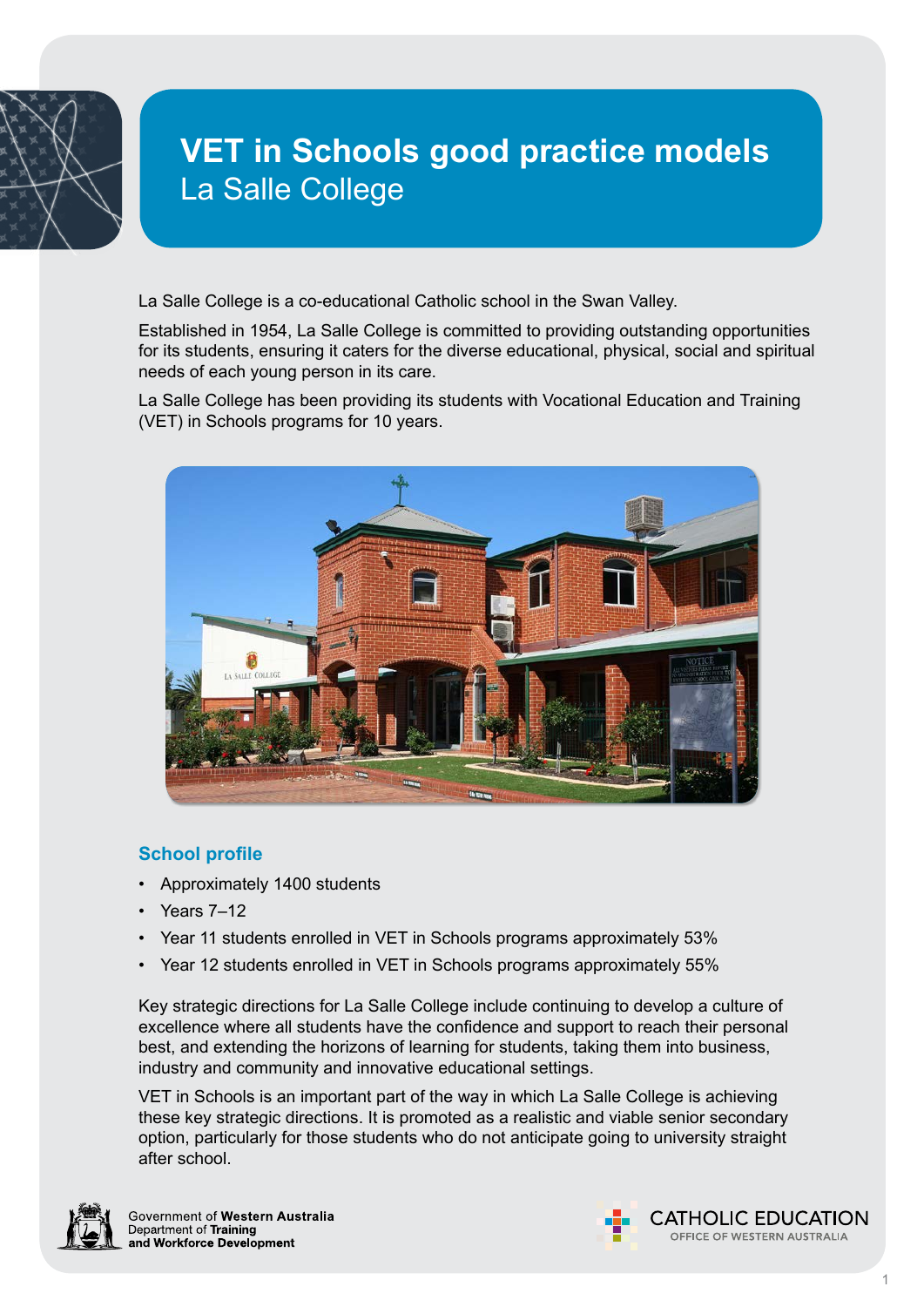# **Program background**

La Salle College offers a large range of training qualifications to increase the opportunity for students to have their individual needs, interests, strengths and aspirations met in senior school. All students are offered the opportunity to study VET programs.

The college provides students with a vocational pathway in which Year 11 students are offered mainly certificate I level qualifications and Year 12 students offered mainly certificate II level qualifications (some of which may require completion of the certificate I in Year 11).

Student training options are increased through participation in ONSITE INC specialist programs, which are certificate II and/or III level.

#### **Program partners**

La Salle is a member of a seven school cluster that employs ONSITE INC to facilitate the coordination, placement and supervision of students undertaking workplace learning. This partnership arrangement also runs three specialist programs – Dream Factory, the Playground and Health Assist. The VET programs are structured as a vocational pathway in which students can progress from a certificate I in Year 11.

This partnership:

- has a formal constitution between ONSITE INC and all the cluster schools;
- employs an ONSITE representative as a cluster leader who is responsible for managing the program and addressing any student workplace issues on behalf of member schools;
- meets monthly to discuss and resolve any issues in the cluster;
- enables the schools to work together to create viable class sizes to access profile delivery, thereby increasing the range of VET qualifications available to students;
- does not involve any full time equivalent exchange;
- is funded through a school and student contribution; and
- supports member schools through an induction program for students and information evening for parents.

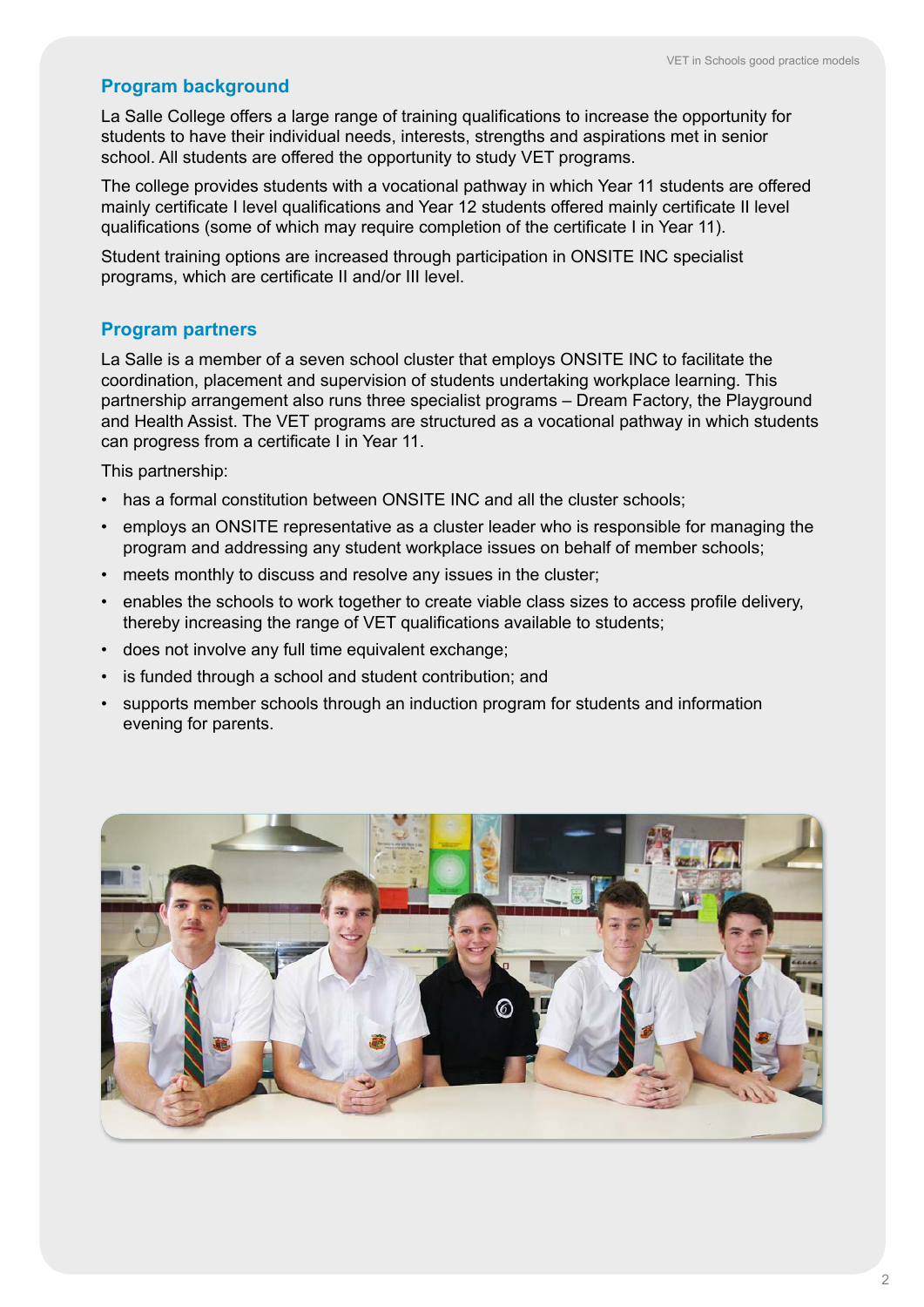# **Program features**

#### *Course structure*

Students participating in the ONSITE program:

- enrol in the 1A and 1B Workplace Learning course in Year 11 and 1C/1D in Year 12;
- attend industry/commercial work placements one day a week for two 16 week blocks in Year 11 and the same in Year 12;
- maintain the ONSITE logbook of their work experience;
- are assessed on their work related skills by their workplace supervisor; and
- complete the Certificate I in Business in Year 11 and the Certificate II in Workplace Practices in Year 12.

Students can also choose to participate in the following specialist ONSITE programs:

- Dream Factory which enables students to complete the Certificate II in Construction Pathways.
- Playground which enables students to complete the Certificate III in Children's Services.
- Health Assist which enables students to complete the Certificate II in Health Support Services and Certificate III in Health Support Services.

(Students must be enrolled in Years 11 and 12 to complete these qualifications.)

The majority of other VET qualifications are offered as Western Australian Certificate of Education (WACE) credit transfer, with several integrated in courses.

#### *Student entry requirements*

Students interested in participating in the ONSITE program must attend a workplace learning interview and meet the following entry requirements:

- complete an application form, placement form and student care form;
- demonstrate an acceptable level of work readiness; and
- pass an aptitude test for the electrical specialist program.

There are no formal entry requirements for other qualifications offered by the school, however, students need to attend a VET Student Induction session provided by VET teachers at the school.

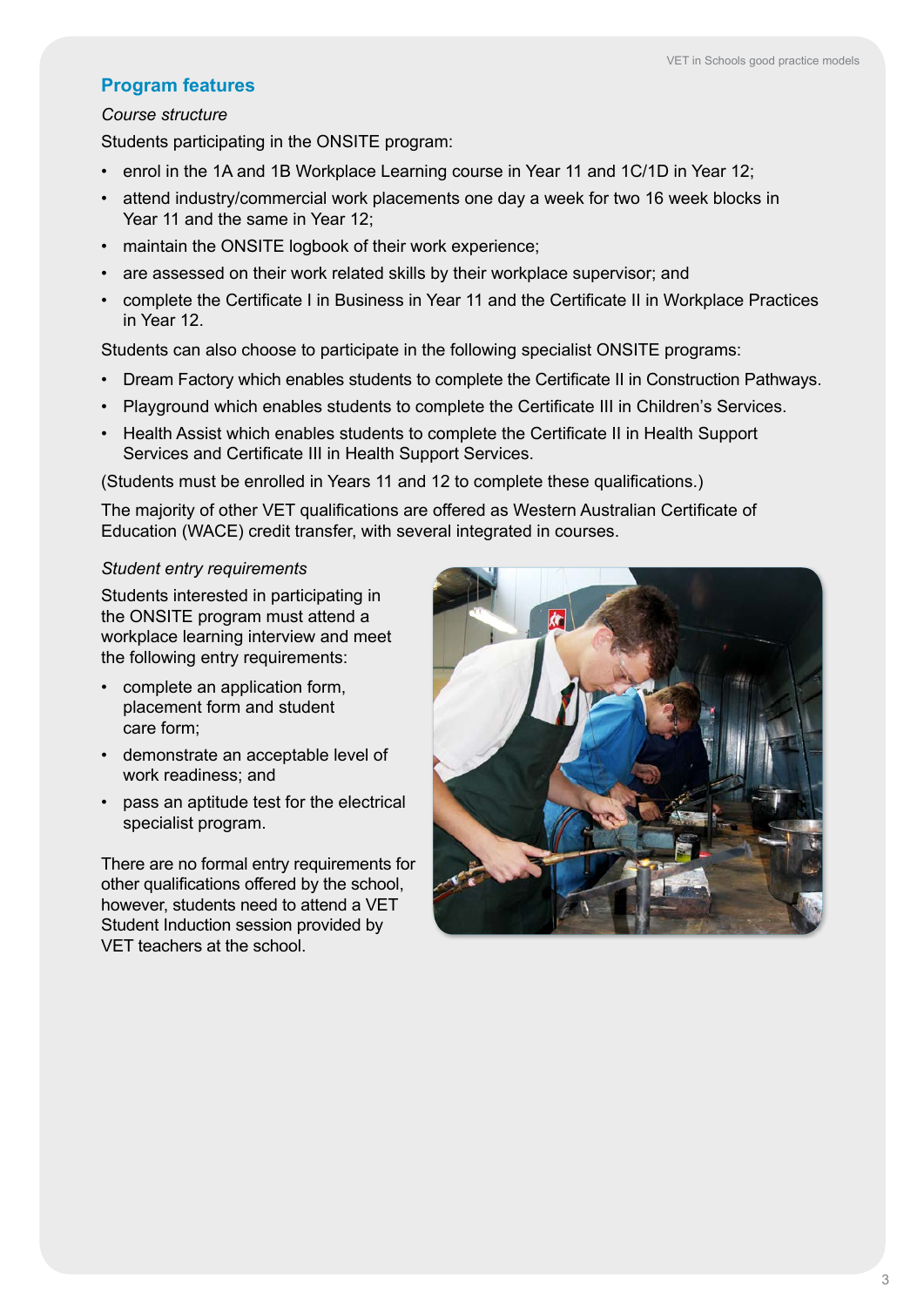# *Student selection process*

Students who have applied for the ONSITE programs Dream Factory, Playground or Health Assist must undergo a formal selection process which includes an interview. Students are assessed on their work readiness, suitability to their chosen industry area and their ability to commit to a two year program.

All students are provided with a range of career development, advice and counselling activities to help them choose from a range of courses and VET qualifications that best suit their abilities, needs and aspirations.



These activities begin in Year 8 and include:

- Career Development and Transitions classes for one period a week for Years 8 to 10;
- Try a Trade programs in Year 10;
- industry guest speakers and work experience in Year 10;
- Year 10 course selection interviews for choosing senior secondary study program; and
- individual career counselling sessions on request for all year groups.



#### *Parent liaison*

Parent engagement and involvement in college activities, including VET in Schools, is an important part of La Salle College's ethos. The college engages with parents through:

- parent information sessions for each year group and for parents of students participating in the ONSITE program;
- Year 10 course selection interviews;
- updates about their child's progress and VET in Schools activities via email, phone and face to face meetings;
- annual surveys about the college's performance, which includes feedback on VET in Schools programs and career counselling services;
- encouraging/supporting parents to offer work experience and work placements to college students through the Friends of La Salle College network; and
- being present at and participating in individual career counselling sessions.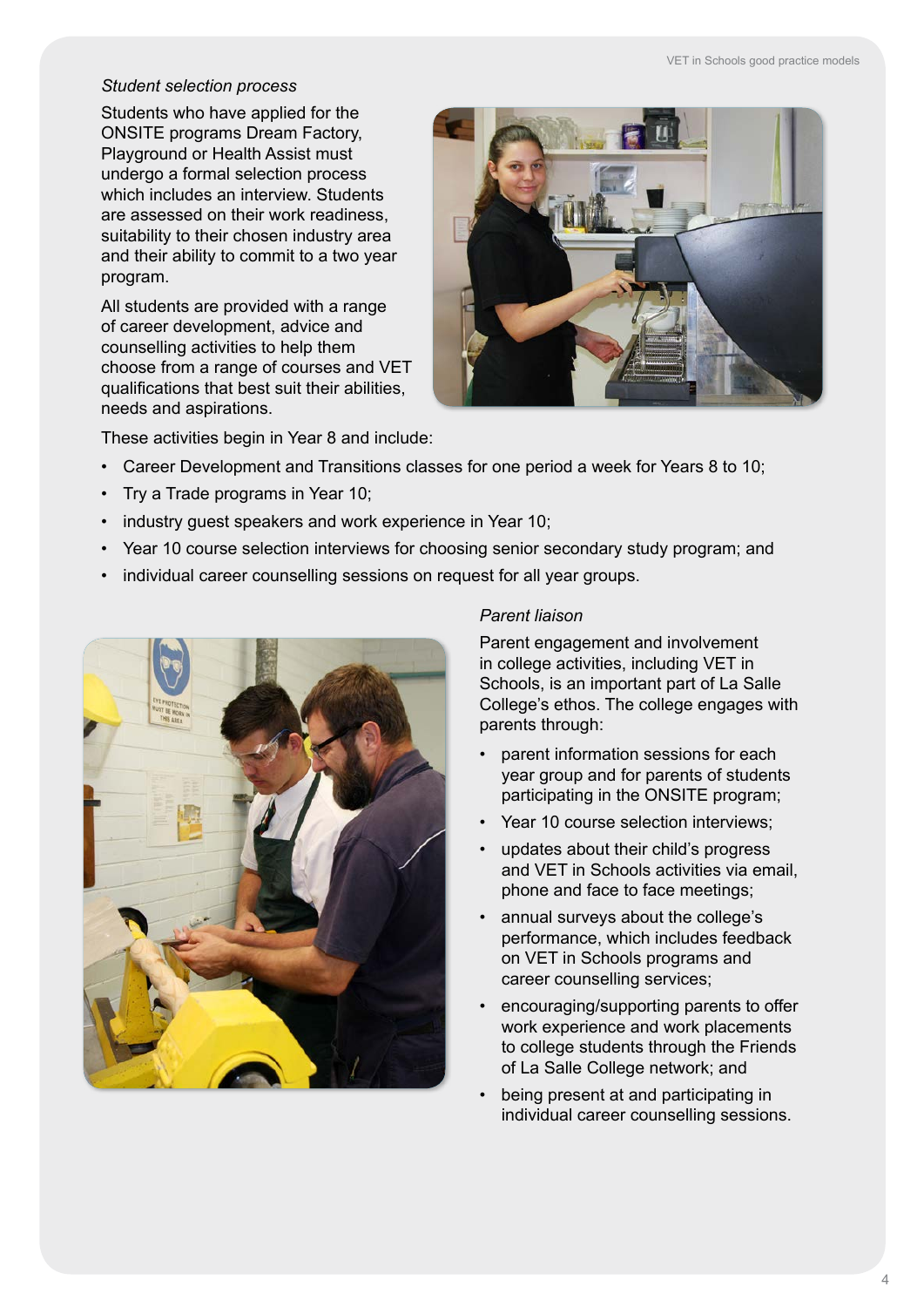# **Program results**

In 2012 La Salle College had a certificate II or higher completion rate in Year 12 of 89% and was ranked 29th of all schools in Western Australia.

A La Salle student also won a bronze medal in the VET in Schools Tourism category at the 2012 Worldskills Australia National Competition held in Sydney.

## **Lessons learnt**

- The success of a program is about the staff if the staff are not willing to take on the program and support it, it will not work.
- Resistance from staff who do not want to undertake the Certificate IV in Training and Assessment can be overcome – sell the vision of the benefits of teaching the VET qualification first and then sell the benefits of achieving the Certificate IV.
- A cluster arrangement works well to assist the college to access profile delivery for its students.
- Having a neutral leader in the ONSITE cluster helps to mediate the different needs of member schools.
- Partnerships work most effectively when they are based on common goals, good communication, the willingness of partners to contribute and be open, and there is a stability of personnel.
- Working with industry associations and training councils can help provide students with a realistic picture of what is required to complete VET qualifications and work in specific industry areas.